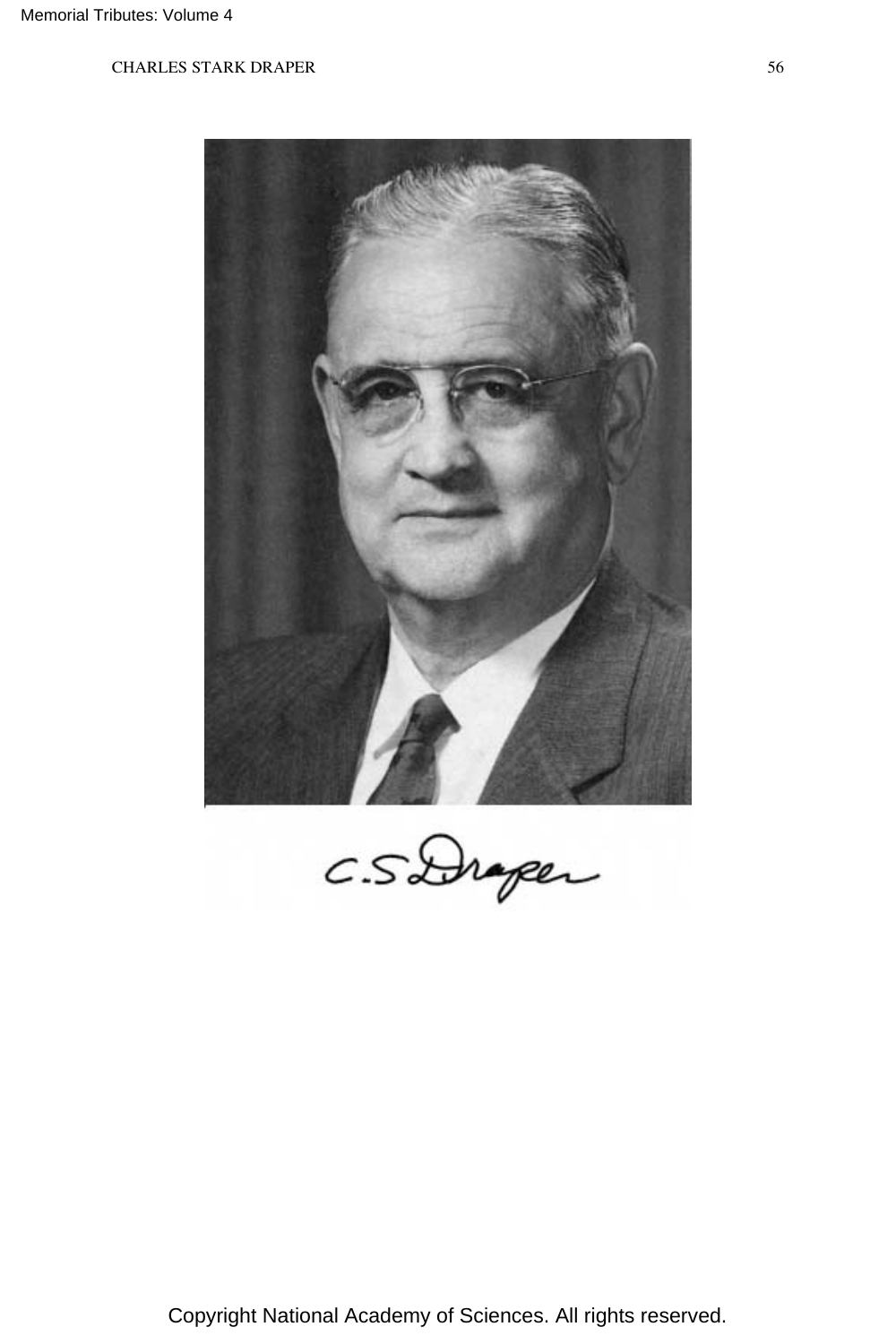# **Charles Stark Draper**

#### 1901-1987

### By Robert A. Duffy

Charles Stark Draper, a complex genius of the twentieth century, was a modern version of the Renaissance man. A teacher, scientist, and engineer by profession, but self-described as a "greasy thumb mechanic," he was born on October 2, 1901. He grew up in the small Missouri town of Windsor where he went through the town's public school system. He entered college when he was fifteen years old at the Rolla campus of the University of Missouri as a liberal arts student. After two years, he transferred to Stanford University from which he graduated in 1922 with a B.A. in psychology.

Among all of the other things at which he excelled, Doc understood human beings and he understood how to challenge them towards a common goal. The psychology curriculum probably did no harm, but instinctively Doc knew how to lead and how to get people to follow to a common goal. He naturally interacted well with people. He liked and was interested in his students and his colleagues. His students and colleagues loved him in return. Above all, he lived for his technology—his life became the technology he nurtured to useful maturity.

He earned a B.S. in electro-chemical engineering at the Massachusetts Institute of Technology (MIT) where he went after Stanford. Despite short defections, he essentially remained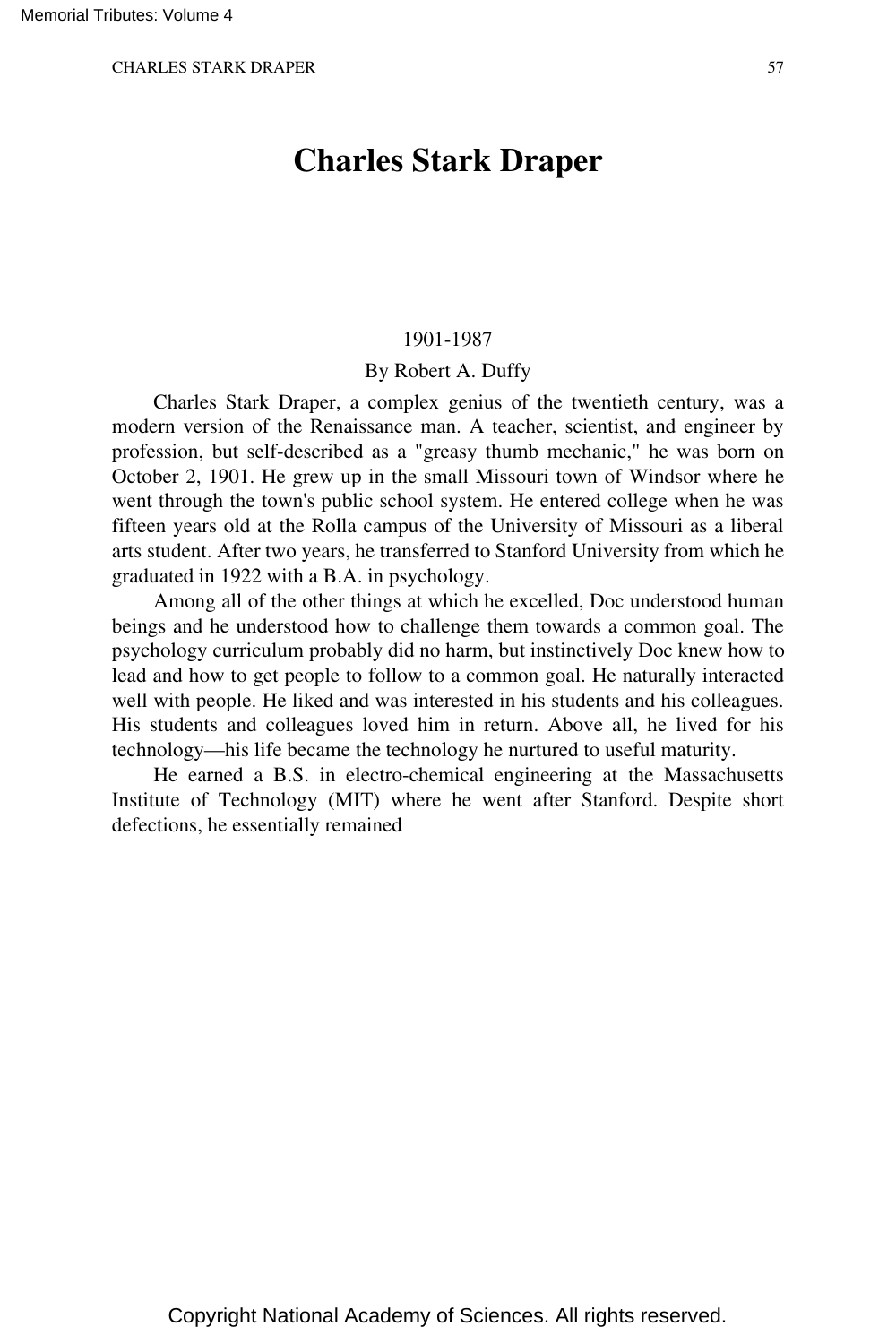at MIT for the rest of his life, immersed and totally involved in the developments associated with his measurement and control instrumentation. Legend has it that he took more courses at MIT than anyone else has ever taken. There he earned an M.S. in 1928 and a Ph.D. in physics in 1938. Doc's involvement with MIT became convincingly more permanent by the mid-1930s when he became an assistant, then an associate professor in aeronautical engineering. By 1939 he was a full professor.

It was during those early days, however, before advancing as a member of the junior faculty that he tried and failed to become an Air Corps pilot. Perhaps as a consequence of this rejection he enrolled in and quickly passed a civilian course qualifying him to fly. He acquired an airplane and recognized the need to improve the pilot's flight instrumentation. He taught a course in aircraft instruments concurrently. To make his point about instrumentation inadequacies, he took Professor Jay Stratton, later to be president of MIT, up in his airplane and showed him how one used the flight instruments, indicating shortcomings he had perceived. He caused the airplane to perform stalls and spins over Boston's outer harbor. Professor Stratton was duly impressed by the inadequacy of the instrumentation and Draper's ideas about needed improvements. He did not fly again with Draper!

Draper really pursued three major thrusts in his life's work: measurement of physical processes, primarily the instrumentation of dynamic geometry; the systems engineering of those processes in the larger context of new concepts; and, finally, the education of the engineering profession. Following his early experiments with basic instruments, the solution of the dynamic geometry problems associated with gunfire control, both on fixed-wing aircraft mounted guns and with deck-mounted antiaircraft guns, occurred first. The second major thrust was the systems study, analysis, and synthesis that came from using instrumentation to measure quantities that are part of a larger issue. Here his conceptualization and vision were applied to what we later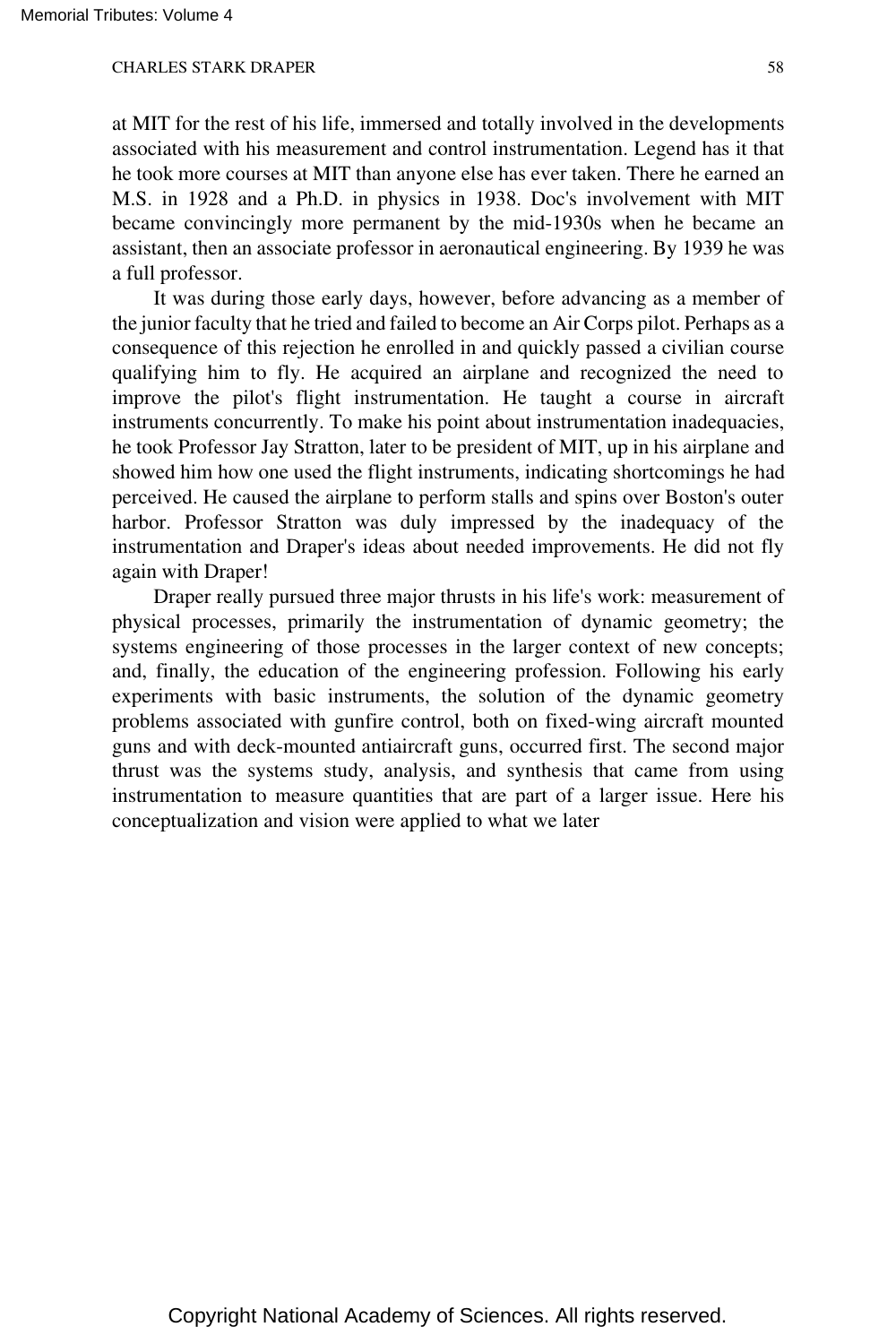termed the systems engineering process. The solution was usually implemented by some control means using intelligence from the sensory elements processed through what Draper termed the informetics of some computational element.

In the development of this process, Draper and his people, Bob Seamans leading, developed and demonstrated the first all-attitude adaptive autopilot. Rocket and gunfire control systems and the early inertial navigation and guidance systems followed.

In the age of Apollo, the unheard-of challenge of putting men on the moon and safely returning them to Earth appealed to Doc as a prime application for his technology. The creation of the guidance, navigation, and control elements in the Apollo program was inspired by Draper although many others made fundamental contributions.

Underlying all of that was the third, and perhaps the most important, of all his interests—the education process that he created when he had both the MIT Aeronautical Engineering Department and his Instrumentation Lab under his direct control. ''Mens et Manus,'' minds and hands—the MIT motto—had real meaning in this context. The invention and creation of the elements that went with measuring and controlling complex functions and processes served as a superb environment for learning. His Instrumentation Laboratory, the Aero Department and its distinguished faculty, and the long list of his students led by him into leadership positions are as much his legacy as the magnificent systems capabilities he created. His entrepreneurial spirit and verve, concepts like navigating in a "black box" so that a submerged vehicle can know its position and velocity without external reference, the creation of spacecraft and booster guidance systems, a mathematical language—the so-called Draper notation optimalization as a control theory, and the conceptualization with Milton Trageser of a Mars mission in the 1950s are all as much a part of this genius as his care and concern for children and the young.

Draper became a public person with the Apollo program.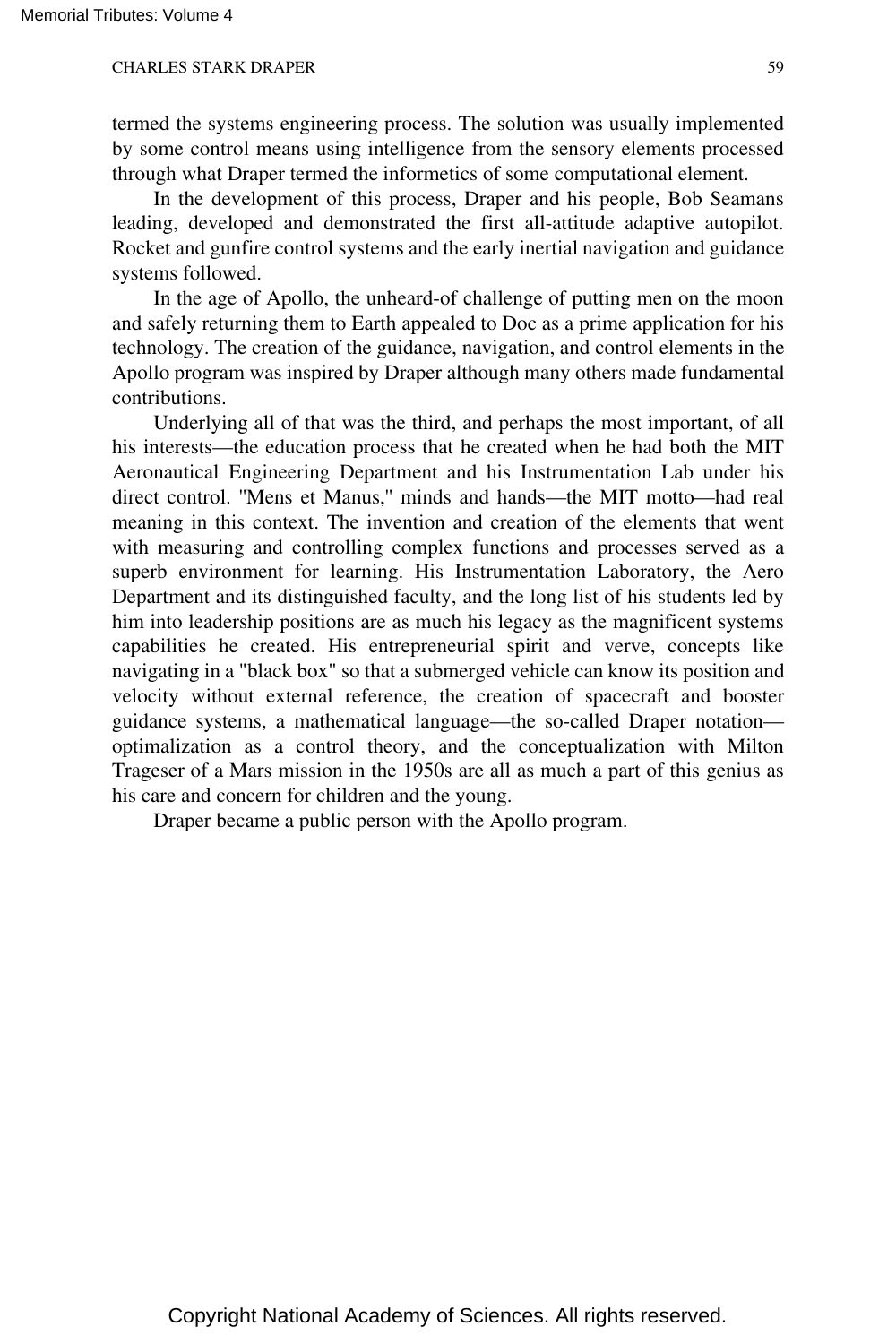Although he had been honored by both the Air Force and the Navy for his wartime contributions, it wasn't until the Apollo program began that the nation as a whole knew Charles Stark Draper. Even before President Kennedy made the public announcement that within the decade man would be landed on the moon and brought back safely to Earth, Draper, always with an ear to the ground, had seen that evolving challenge as applying to him and his laboratory. He and his people, using the Mars reconnaissance system design as a background, had been working for several years attempting to get government support. With the formation of the Apollo program as the triggering event, he went to James Webb, who had been appointed administrator of the new National Aeronautics and Space Administration, offering to design, build, and fly the Apollo guidance, control, and navigation system. Webb and Hugh Dryden (of National Advisory Committee for Aeronautics heritage) believed Draper's statements to the effect that navigation to the vicinity of the moon without external aid was feasible. The Instrumentation Laboratory received the first contract award made by NASA for the moon program.

The design of the guidance, navigation, and control equipment was not an extraordinary task for the Instrumentation Laboratory. Thus, the challenge for the Instrumentation Laboratory was not to prove a concept or even a technology but rather to adapt the system to the extraordinary distances and the demanding reliability requirements of the manned moon mission. In actuality the version of Draper's system implemented by Dave Hoag and his team used both a star tracker and accepted radio position and velocity updates from NASA's long base-line earth-based tracking stations—a sort of belt-and-suspenders solution that worked.

Draper died on July 25, 1987. Draper Laboratory along with the MIT community honored him in a memorial service during the fall academic session of 1987 when his long-term friends and colleagues had returned to the campus. MIT has two endowed chairs in his name (for junior faculty